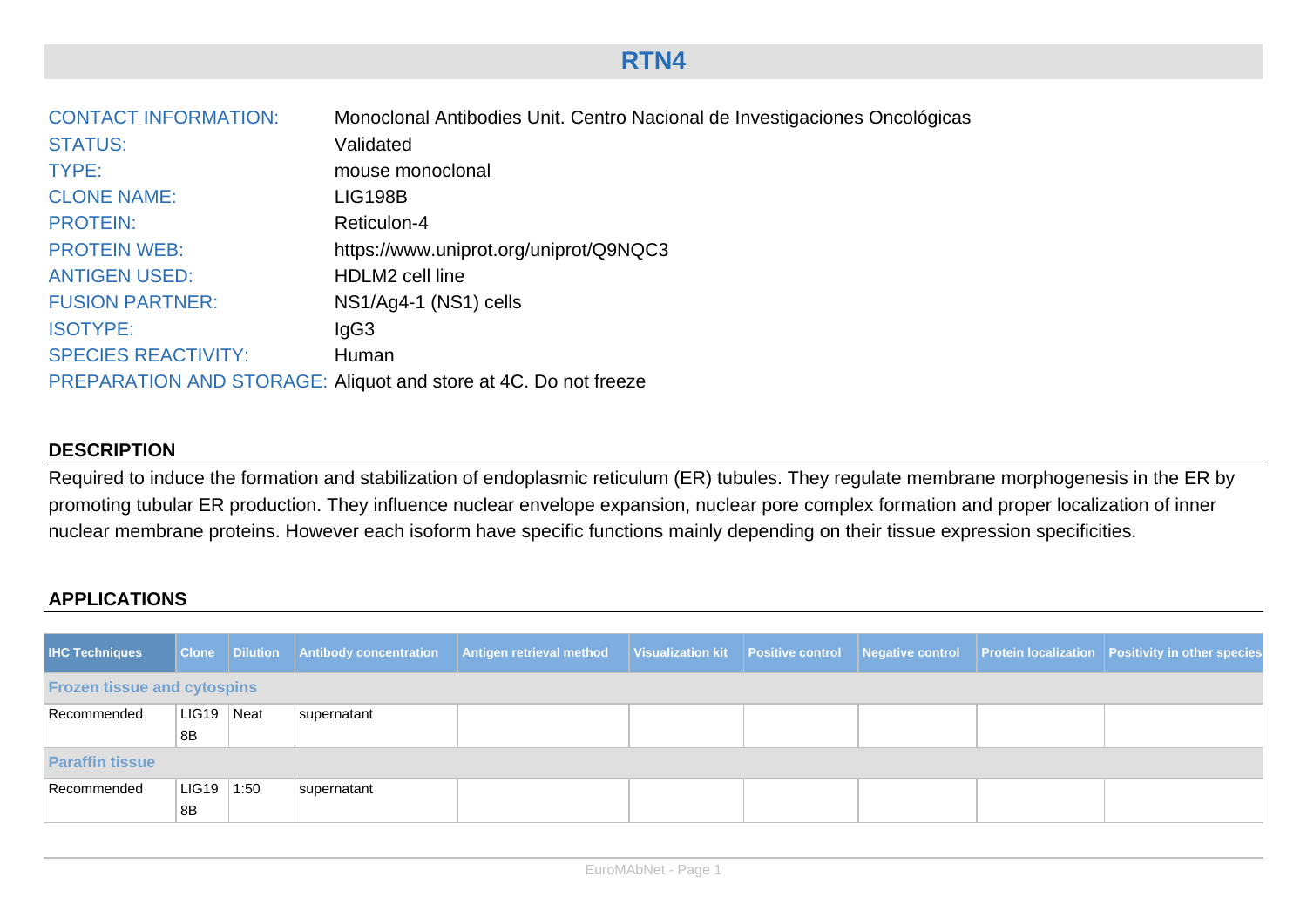| Recommended | LIG19 | <sup>∣</sup> Neat | supernatant |  |  |  |  |  |  |
|-------------|-------|-------------------|-------------|--|--|--|--|--|--|
|             | 8B    |                   |             |  |  |  |  |  |  |



## **LIG198B is able to detect human RTN4 protein in immunocytochemistry**

To confirm that LIG198B mAb recognizes human RTN4 protein, immunocytochemistry on frozen cytospin preparations of V5-tagged RTN4 isoform2 expressed in HEK293T was performed. Anti-V5 was used as a positive control.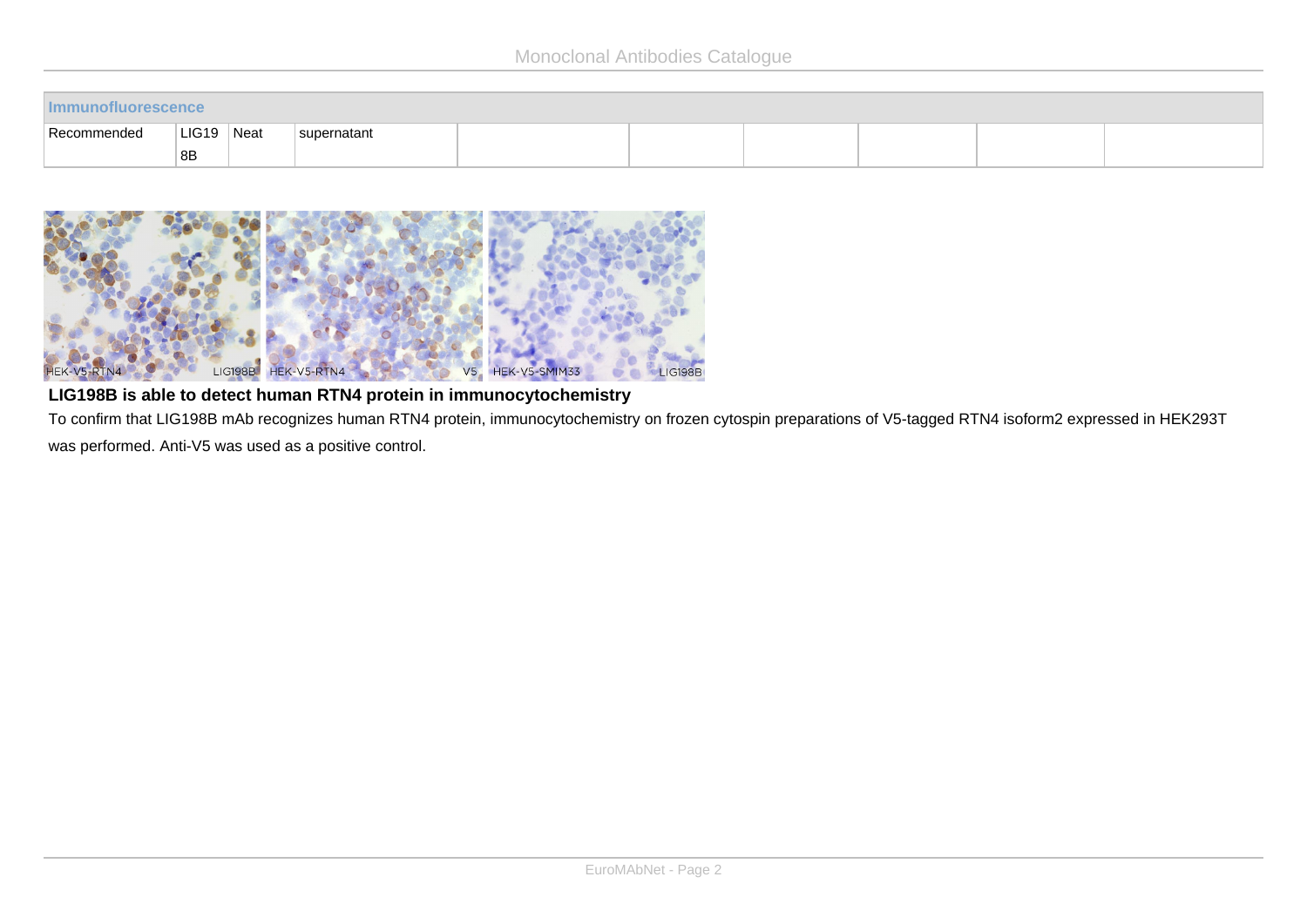

**LIG198B mAb can be used to detect RTN4 protein in human paraffin tissues**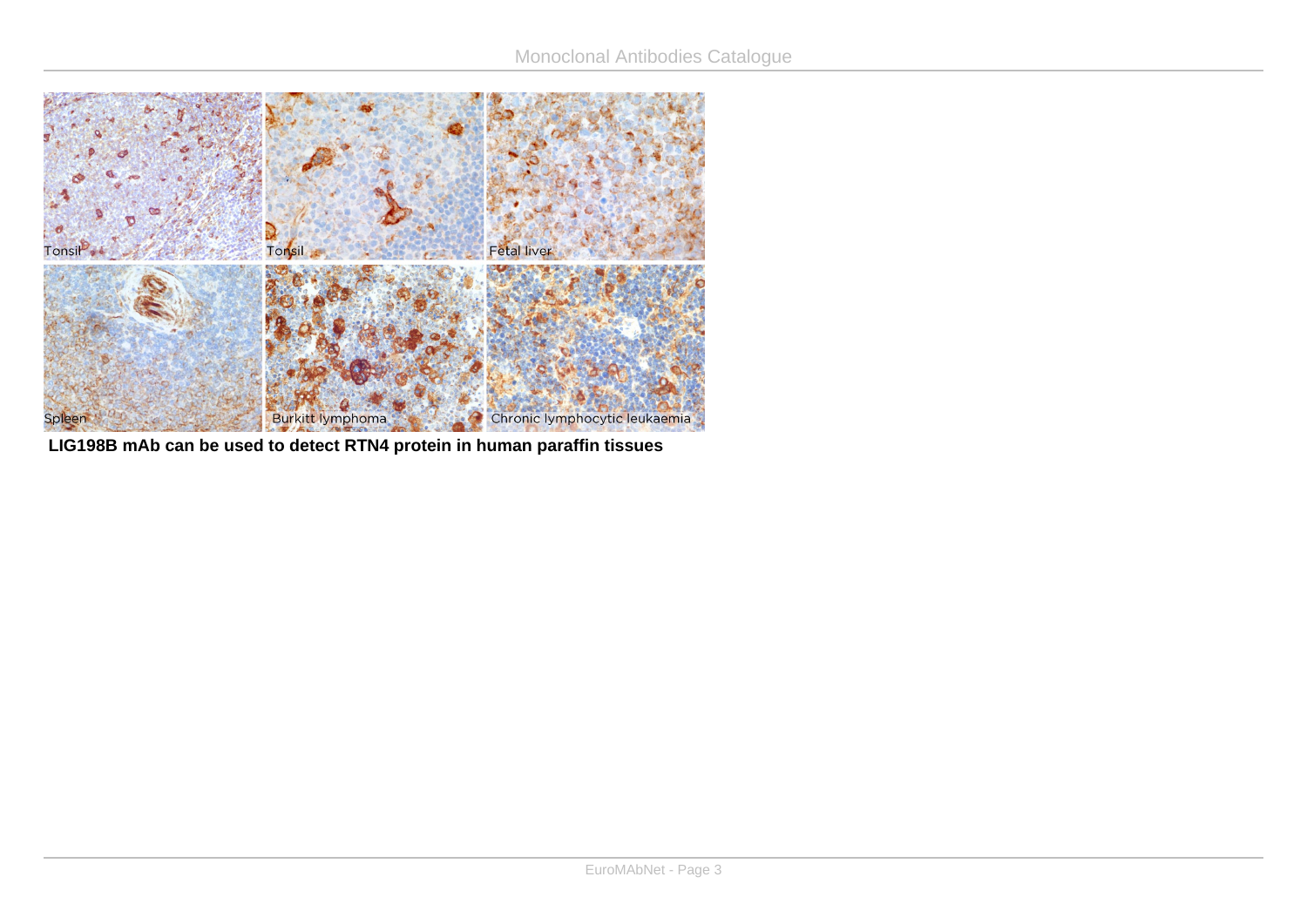

**LIG198B mAb can be used to detect RTN4 protein by immunofluorescence**

|  | WB Techniques   Clone   Dilution   Antibody concentration   Positive control   Negative control   Expected MW<br>Observed Mw<br><b>Positivity in other species</b> |
|--|--------------------------------------------------------------------------------------------------------------------------------------------------------------------|
|--|--------------------------------------------------------------------------------------------------------------------------------------------------------------------|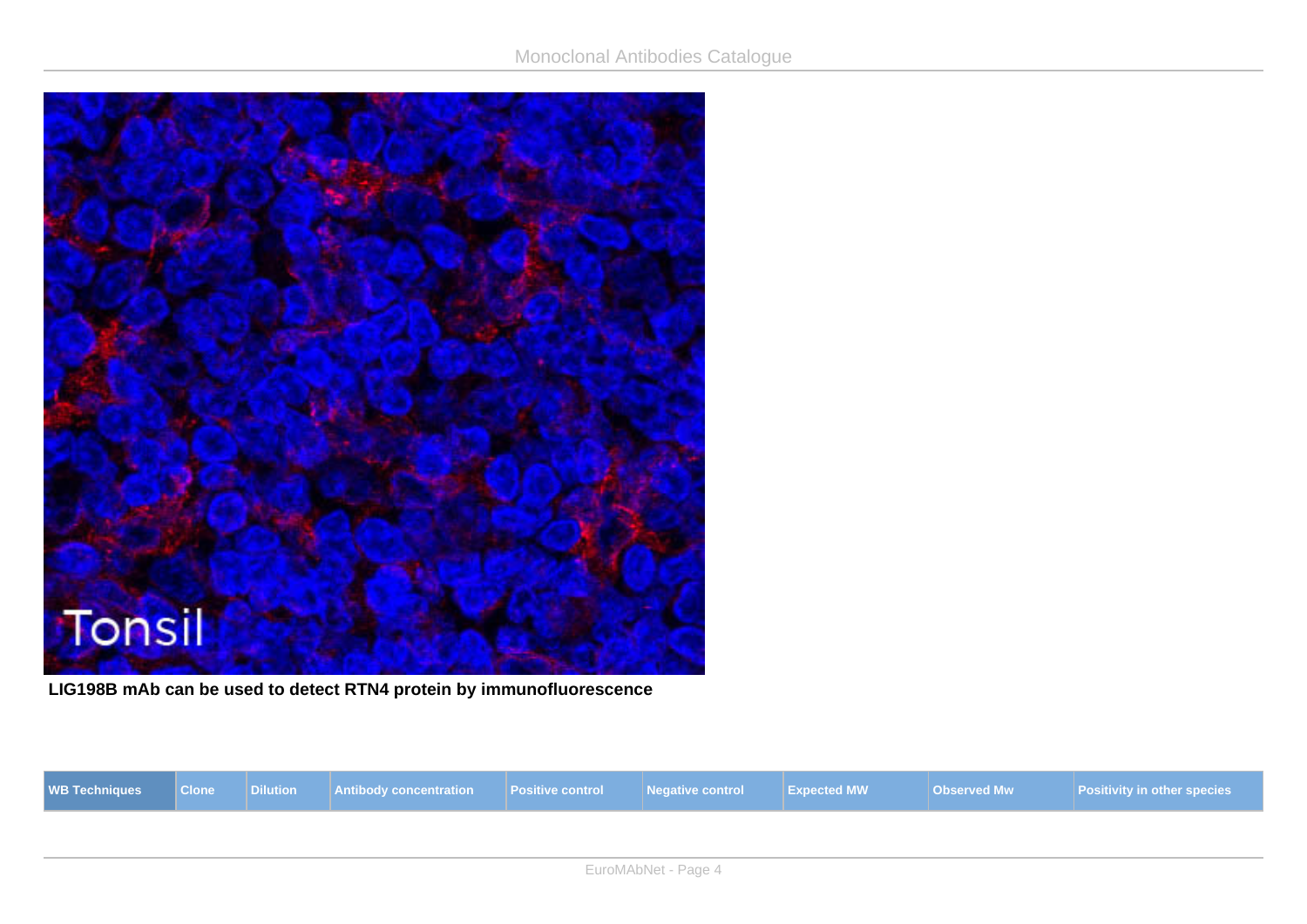| <b>Western Blotting</b> |              |  |             |  |  |  |  |  |
|-------------------------|--------------|--|-------------|--|--|--|--|--|
| Recommended             | LIG198B Neat |  | supernatant |  |  |  |  |  |
| Immunoprecipitation     |              |  |             |  |  |  |  |  |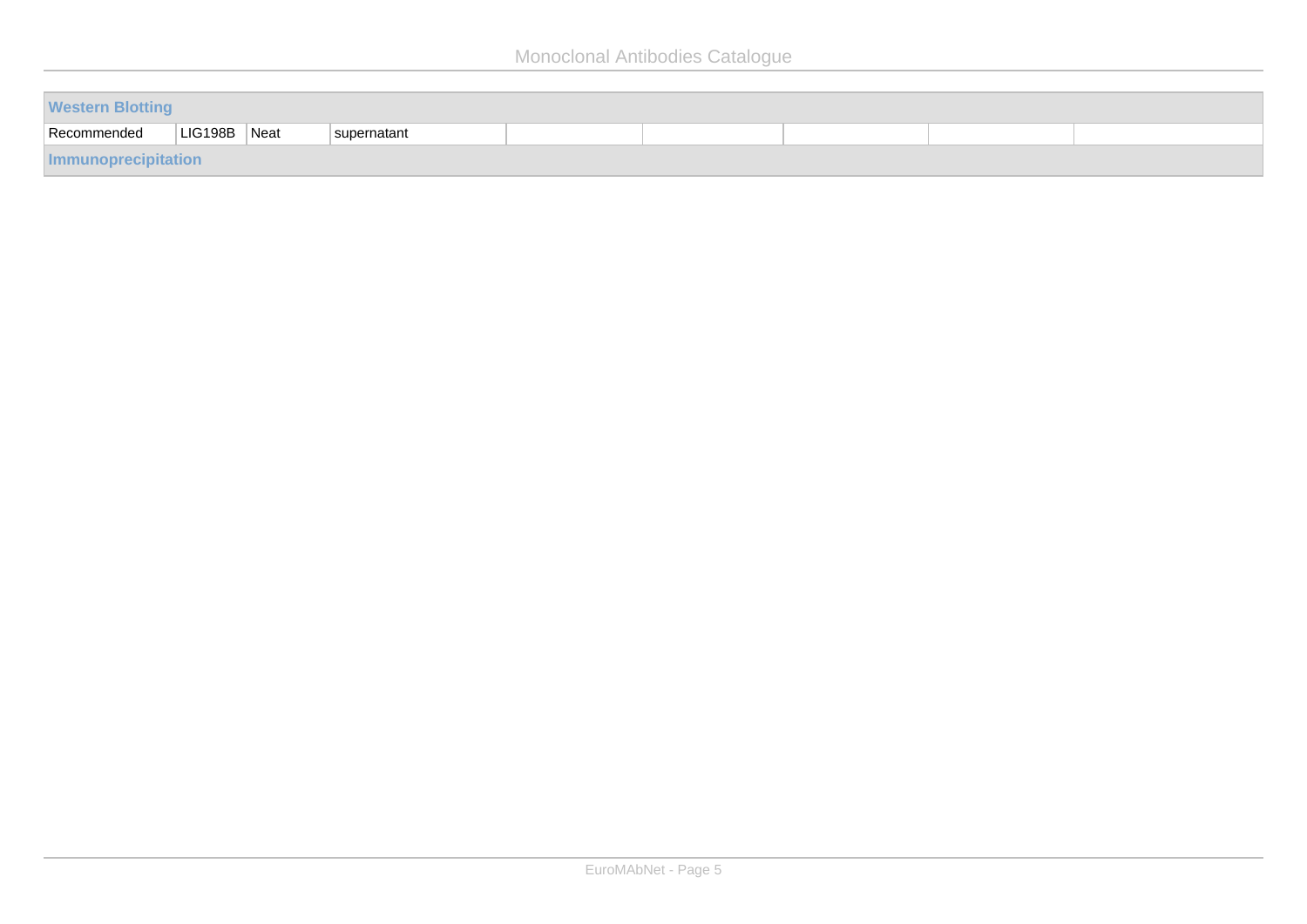

**LIG198B mAb is able to detect human RTN4 protein by WB.**

Isoform 1: 130KDA